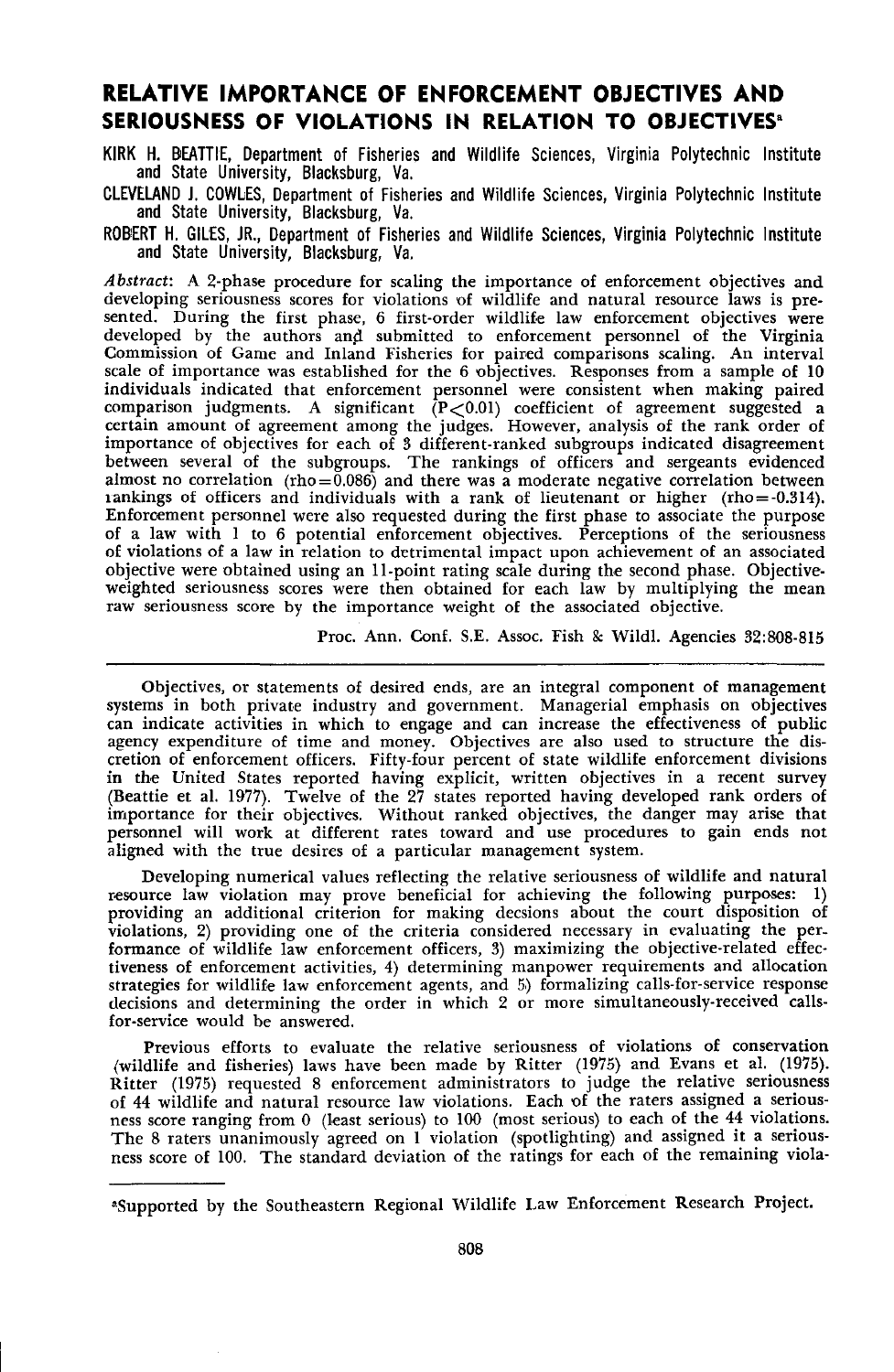tions was relatively large, ranging from 10.5 to 37.3. Ritter (1975:85) suggested that one possible reason for the large variance of the ratings was that *diverse* criteria were used by raters for assigning violation seriousness scores. Pease et al. (1977:20) noticed that subjects had a difficult time evaluating the seriousness of crimes without an external or objective-related basis for comparison.

Members of the enforcement staff of the Colorado Division of Wildlife classified violations according to whether they were "serious" or "less serious" based on a consideration of perceived damages incurred by the wildlife resource and threat to human safety resulting from such violations (Evans et al. 1975).

This paper presents the results of a study designed to scale perceptions of importance of specified objectives and to develop objective-related and objective-weighted seriousness scores for violations of wildlife and natural resource laws.

#### METHODS

The general strategy we adopted was to I) obtain importance weights for 6 enforcement objectives, 2) associate the purpose of a wildlife law with a particular objective, 3) acquire subjective evaluations of the relative seriousness of violations in relation to an objective, and 4) compute objective-weighted seriousness scores for violations of con\_ servation laws. Participants in the study were professional personnel of the Law Enforcement Division of the Virginia Commission of Game and Inland Fisheries. At the time of the survey the division consisted of 87 officers (Virginia Regular Game Wardens), 27 sergeants, 12 lieutenants, 6 captains, 2 majors, and I colonel (enforcement chief).

The authors collectively developed 6 first-order enforcement objectives which they considered to be applicable and generalizable to enforcement divisions throughout the United States. Top-level administrators in the Enforoement Division indicated that the 6 objectives formulated approximated their division's implicit objectives. The objectives were:

- 1) To assure that a desired level of resource use is obtained.
- 2) To attempt to distribute resource use or consumption equally among users.
- 3) To protect public and private property from physical harm as a result of resource use.
- 4) To protect participating resource users from physical harm.
- 5) To protect non-resource users from physical harm as a result of resource use activity.
- 6) To insure agency income by requiring users to pay for resource use.

Scaling of enforcement objectives and development of seriousness scores was accomplished in a 2-phase procedure. On 30 June, 1977 Phase I packets were mailed to the 135 individuals of the enforcement division. The packet included a memo from the Chief of Enforcement introducing and approving of the project; a set of instructions for associating the purpose of a law with an objective; fifteen  $7.62 \text{ cm} \times 12.70 \text{ cm}$  paired comparisons (PC) cards, each with 2 objectives printed on the card; a listing of the 6 investigatordeveloped objectives and an objective statement labeled "Other"; and, a 4-page (both sides) set of  $\tilde{9}3$  laws to be associated with objectives. We chose Thurstone's (1927) PC procedure for scaling perceptions of importance of objectives. The procedure consists of submitting  $n(n-1)/2$  pairs of n statements to a collection of individuals and asking them to make comparative judgments as to which member of each pair is the more important or favorable. Enforcement personnel were requested to place the letters "MI" (for More Important) in the box to the left of the objective which they judged to be the more important of the 2. Cerain key words or phrases (e.g. desired level, resource users) included in objective statements were defined in the instructions accompanying the card packets.

Laws were assigned randomly to page and location on page to remove an ordering effect. The 93 laws listed on the 4 sheets comprised *all* fish, game, boating, and trapping laws for which 1 or more citations were issued in Virginia between 1 July 1973 and 30 June 1976. Also included in Phase I mailing packets was a self-addressed, postage-paid return mailing envelope. The return mailing address label was· coded to allow indentification of the rank of the respondent (i.e. officer, sergeant, lieutenant, captain, and major or colonel) but their anonymity was retained. The colonel and both majors received the same coded mailing label. Respondents were instructed to associate the purpose of a law with a specific objective if they considered more than  $50\%$  of the purpose of the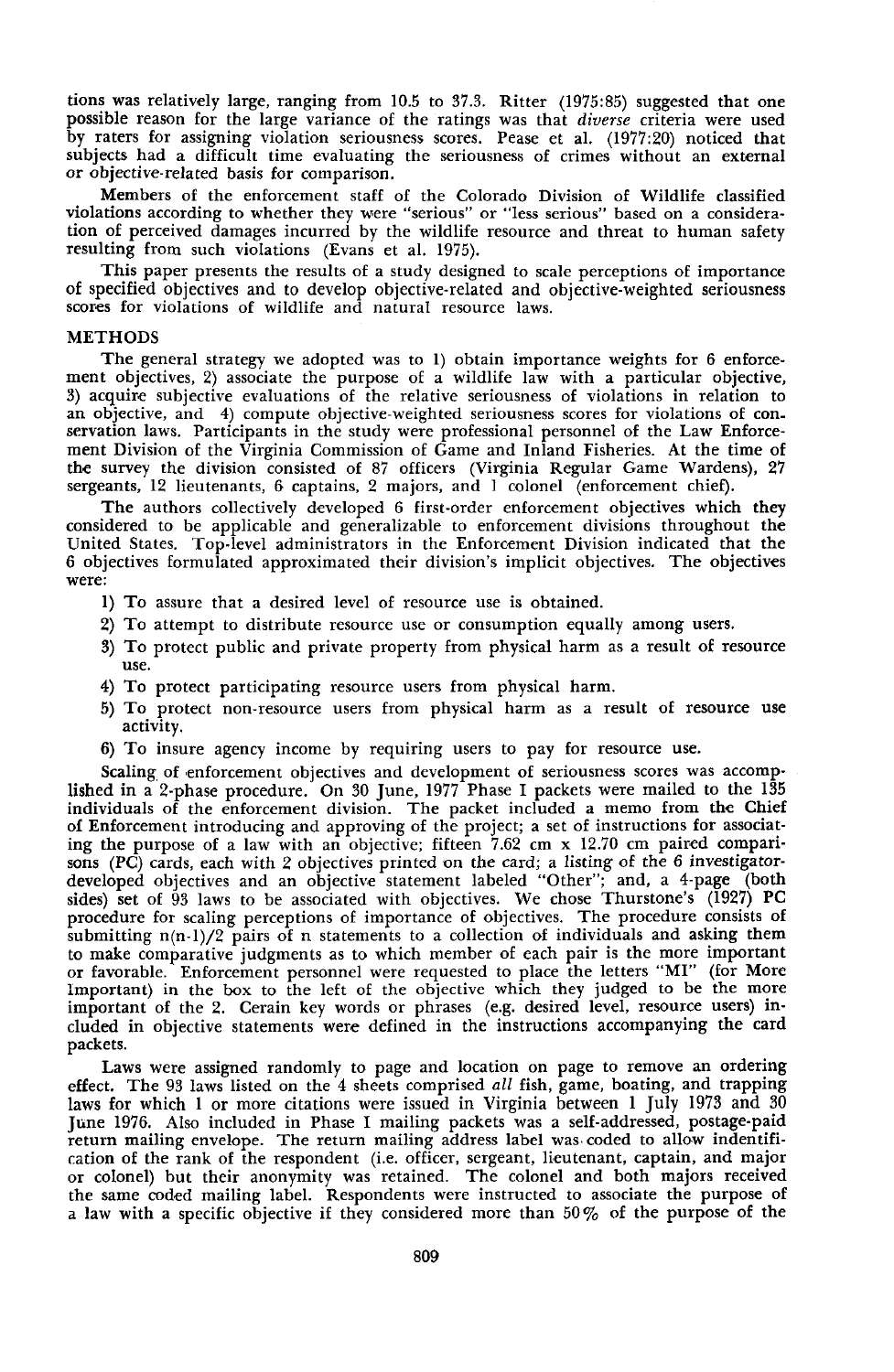law was to contribute to the achievement of a particular objective. If more than  $50\%$ of the purpose of a law could not be associated with any single objective, respondents were requested to write the number of the objective labeled "Other" (for other objec\_ tive  $(s)$  in the box beside the law. Computer-printed follow-up reminders were sent to all enforcement personnel on 10 July, 1977.

Thurstone (1927) presented 5 "Cases" or relevant situations appropriate to application of the PC procedure. In scaling the objective-preference data, we first assumed Thurstone's Case V. The specific assumptions underlying Case V are technically complex and are not discussed herein (e.g. normality of distribution of discriminal processes). The tenability of this assumption was tested using an internal consistency approach involving an attempt to reproduce a proportion matrix from the scale values obtained from the objective stimuli.

Responses to Phase I were analyzed prior to development of Phase II materials. Program FREQUENCIES of the Statistical Package for the Social Sciences (SPSS, Nie ef. al. 1976 was employed to compute the percentage of respondents associating a law with a particular objective. A law was operationally associated with a particular objective if 50% or more of the respondents were in agreement about the association of the purpose of the law with an objective. If 50 % or more conoensus was not achieved, the law was placed in a nonspecific objective ("Other") prior to the second phase.

Since  $50\%$  or more concensus was not reached on association of any of the 93 laws with objective 5 from Phase I, Phase II objectives consisted of 5 specific objectives  $(1,2,3,4,6)$  and a sixth non-specific objective labeled "Other." In Phase II, "Other" was defined for respondents as "Combined division objectives or other objectives." Phase II was mailed to personnel on 7 August 1977 and included instructions for completing the materials and 6 different-colored packets of stapled 6.4 em x 21.6 em sheets. The top sheet of each packet contained 1 of the objectives. Below the objective was an 11-point rating scale, ranging from 'NOT SEROUS AT ALL" to "'VERY SERIOUS." In addition to the top objective and rating scale sheet, each packet contained a description of the laws which had been associated with the objective in Phase 1. Respondents were instructed to assign subjectively a numerical value reflecting the seriousness of violations of the law in their enforcement district on achievement of the objective. Reference points for the l1'point scale were "NOT SERIOUS AT ALL" (I), "MIDDLE SERIOUS\_ NESS" (6), and "VERY SERIOUS" (11). Respondents were instructed that each of the 11 categories was an equal step on the scale of seriousness. An example related to traffic law enforcement was provided to clarify the procedure for completing the 6 packets.

Coded return mailing envelopes allowed us to identify the rank and enforcement district of the respondent and still maintain respondent anonymity. Computer-printed follow-up reminders were sent to personnel 14 days following initial mailing of Phase II materials.

### RESULTS

Responses to Phases I and II were received from 118  $(87.4\%)$  and 107  $(79.3\%)$ individuals, respectively.

Scaling of Objectives

Table 1 presents a matrix of the objectives. Each cell of the matrix presents the proportion of times a column objective was chosen as more important than a row ob· jective for all individuals combined. The diagonal entries involving a comparison of each objective with itself are assumed to be equal to n/2, or 0.5. The objectives have been listed in increasing order of rank of the final scale values. Each objective is identified by the number assigned it in the methods section.

Scale values for the 6 objectives were derived indirectly from normal curve tables and are presented in the lower portion of Table I. The scale distance between objectives 2 and 6, 4 and I, and 1 and 4 was approximately equal. The scale distance between objectives 5 and 3 was approximately twice that between objectives 6 and 4.

Although not reported here, 5 subsequent procedures were required to compute a chi-square  $(X^2)$  statistic to test the null hypothesis that the assumptions of the Case V model were tenable. The observed value of  $X^2$  was not significant  $(X^2 = 8.65, 10d.f.,$ P>0.05), indicating that the assumptions involved in finding the scale values of the objectives are tenable.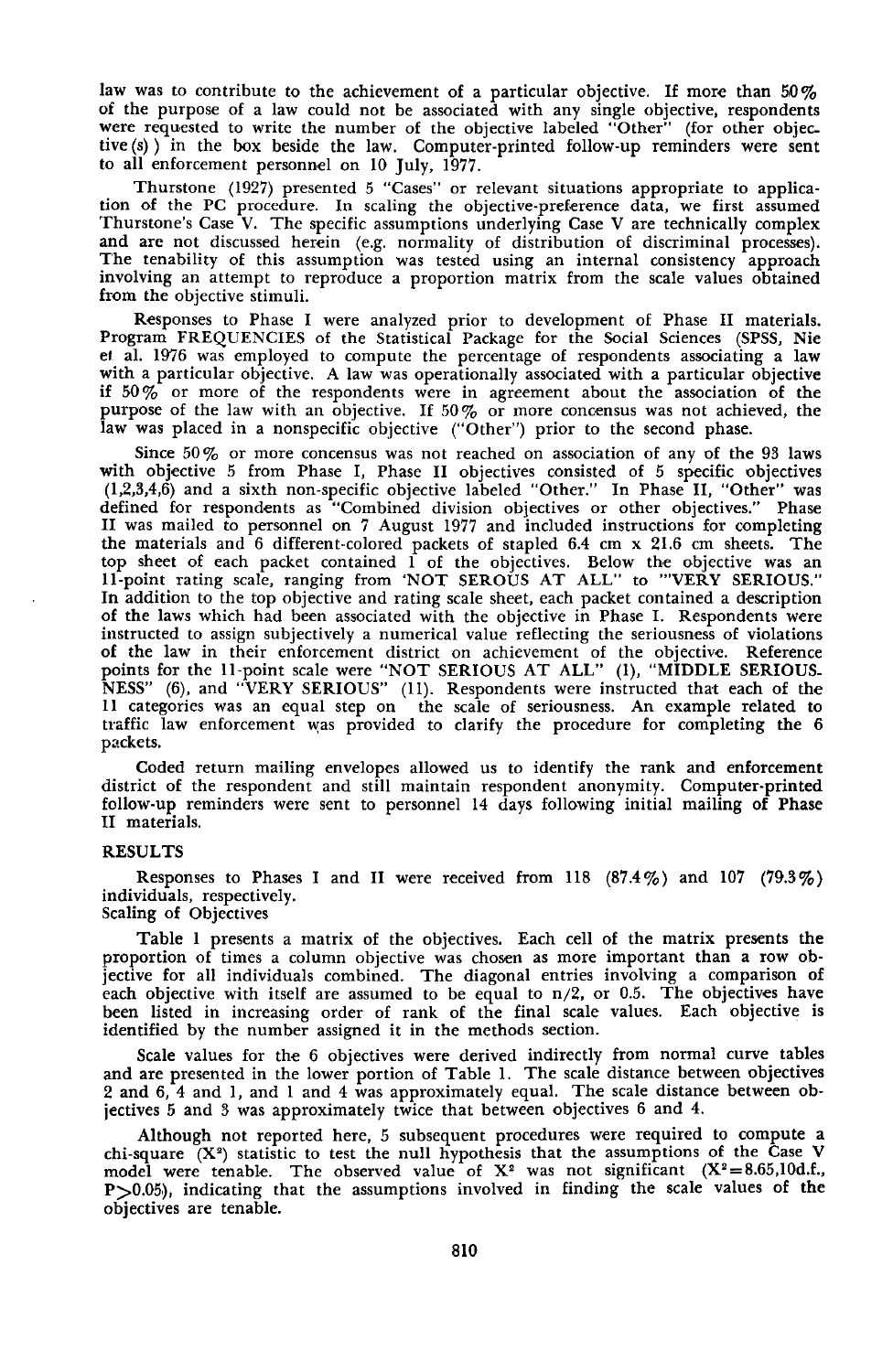| 2     | 6     | 4     |       | 5     | 3     |
|-------|-------|-------|-------|-------|-------|
| 0.500 | 0.534 | 0.500 | 0.669 | 0.632 | 0.742 |
| 0.466 | 0.500 | 0.555 | 0.585 | 0.610 | 0.635 |
| 0.500 | 0.445 | 0.500 | 0.500 | 0.600 | 0.619 |
| 0.331 | 0.415 | 0.500 | 0.500 | 0.538 | 0.644 |
| 0.368 | 0.390 | 0.400 | 0.462 | 0.500 | 0.559 |
| 0.276 | 0.365 | 0.381 | 0.356 | 0.441 | 0.500 |
| 2.441 | 2.649 | 2.836 | 3.072 | 3.321 | 3.681 |
| 1.000 | 1.093 | 1.172 | 1.273 | 1.378 | 1.535 |
|       |       |       |       |       |       |

Table 1. Proportion of times a column objective was judged more important than a row objective and final scale values for combined responses.

Refers to Phase I objectives identified in the methods section.

<sup>b</sup> Summation of the proportion of times column objective <sup>i</sup> was selected over row objective j.

A person may sometimes be inconsistent when making PC judgments. An incon\_ sistency would occur whenever there is a circular triad present in the  $n(n-1)/2$  judgments. *One* circular triad would occur if objective 1 was judged more important than objective 2, objective 2 was judged more important than objective 3, *but* objective 3 was judged more important than objective 1. Inconsistency in making judgments increases as the number of circular triads in a set of  $n(n-1)/2$  comparative judgments increases. To provide an indication of the degree to which enforcement personnel were consistent in their comparisons, Kendall's (1948) coefficient of consistence (zeta) was calculated for each of the set of comparative judgments by 10 randomly-selected respondents. The calculated zeta for the 10 judges ranged from  $0.75$  to 1.00 (P $<$ 0.06), suggesting that respondents on the average were very consistent in making PC judgments.

Although each rater may have a coefficient of consistence of 1.00 for the comparative judgments of a set of objective stimuli, raters may not agree in the judgments they have made. Kendall's coefficient of agreement (u) was computed for the judgments of the 118 respondents to determine the extent to which all judges agreed in the judgments. The calculated value of u of 0.04 from the warden-judged objectives was significant at  $P<0.01$  (X<sup>2</sup>=90.82,df=15) and indicates a certain amount of agreement among the judges. It appears that, *overall,* enforcement personnel were consistent in their PC judgments.

In addition to obtaining scale values for objectives for all individuals combined, a scale value for each of the objectives was derived by the PC method for 3 subgroups: (1) officers  $(n=75)$ , (2) sergeants  $(n=22)$ , and (3) personnel with a rank of lieutenant or above  $(n=21)$  and hereafter referred to as "lieutenant+"). Table 2 presents the rank order of importance of objectives for all individuals combined and for the 3 subgroups.

The rank order of importance of objectives for each of the 3 subgroups indicates both agreement and disagreement concerning the relative importance of objectives.

There is a relatively high degree of agreement between sergeants and lieutenants+ in their comparative rankings of objectives (Spearman's rho=0.714). However, there is<br>almost no correlation between rankings of officers and sergeants (rho=0.086) and a moderate *negative* correlation between rankings of officers and lieutenants+ (rho=-0314). The rho of -0.314 between officers and lieutenants + indicates that objectives ranked high by officers tend to be ranked low by lieutenants+. The finding of a small positive (0.086) and a negative (-0.314) correlation appears contrary to the significant ( $\bar{P}$ <0.01) u which indicated a certain amount of agreement among the judges.

#### Violation Seriousness Scores

Enforcement objectives employed in Phase II were:

- 1) To assure that a desired level of resource use is obtained.
- 2) To attempt to distribute resource use or consumption equally among users.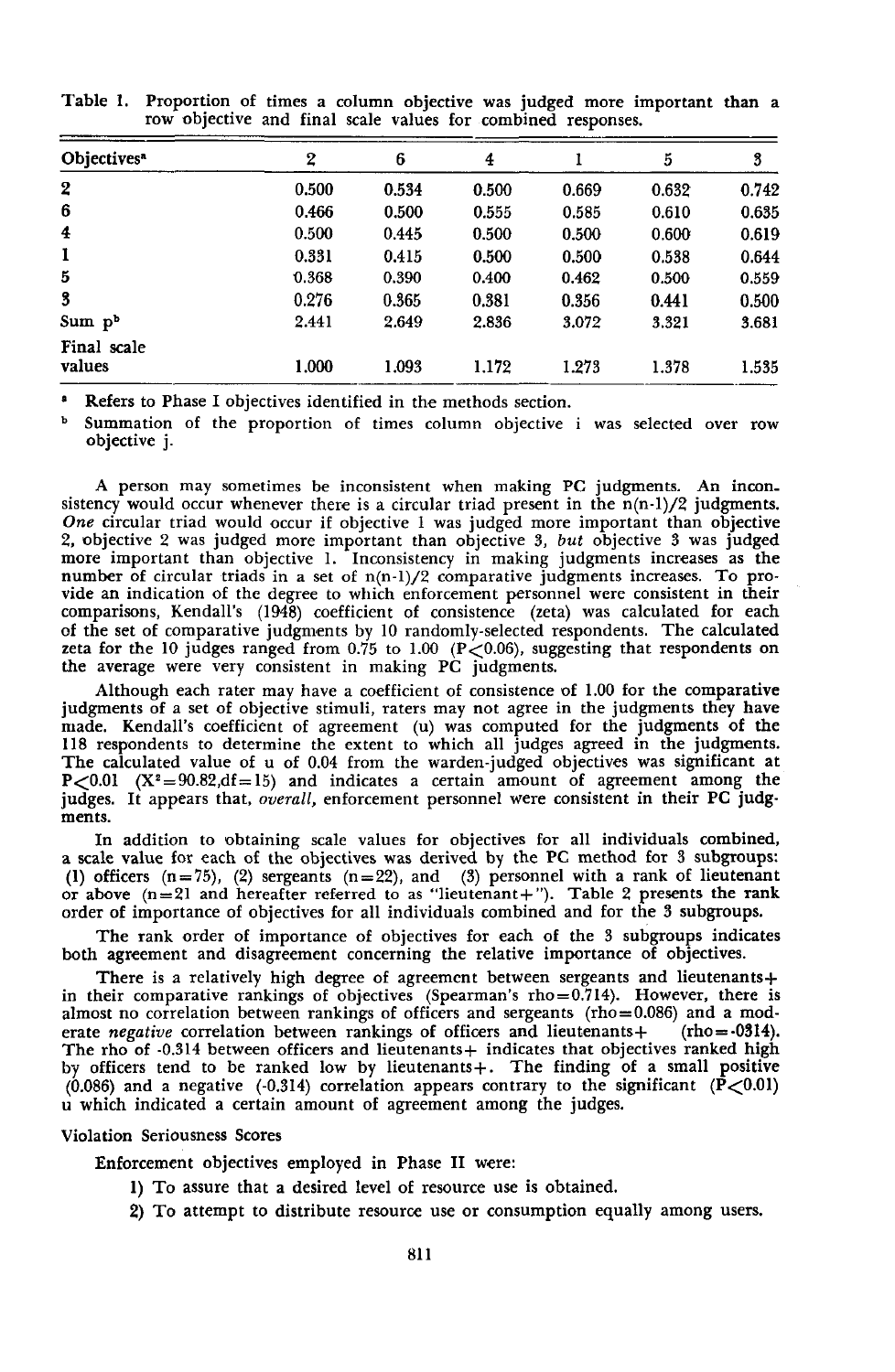- 3) To protect public and private property from physical harm as a result of resource use.
- 4) To protect participating resource users from physical harm.
- 5) To insure agency income by requiring users to pay for resource use.
- 6) Combined division objectives ("Other")

The objective importance score for the "Other" objective (number 6) was computed by averaging importance scores for the first 5 objectives.

Objective  $6$  received the most number of law associations  $(29)$ . However, 19 of the 29 associations were by default due to a less than 50% concensus for other objectives in Phase I. Objectives 1, 2, 3, 4,and 5 received 14, 9, 5, 13, and 23 law associations, respectively. The mean percent agreement among subjects that a law should be associated with an objective ranged from a low of 56.80 for laws associated with objective 2 to 85.09 for laws associated with objective 6.

Laws associated with objective 1 were related to hunting after legal hours, during closed seasons, or in an illegal manner. Associated with objective 2 were laws pertaining to detaching a game tag, destroying evidence of sex, and exceeding size or bag limits. Trespass and litter laws were exclusively associated with objective 3. The 13 laws with a perceived major purpose of protecting participating resource users from physical harm (objective 4) were related to required boating safety equipment and safe boat operation procedures. Objective 5 received almost twice the number of law associations as its nearest competitor.

Table 2. Rank order of importance of objectives for all individuals combined and subgroups consisting of a) officers, b) sergeants, and c) lieutenants, captains, majors, and colonel'.

| Group                | Objectives <sup>b</sup> |  |  |  |  |  |  |
|----------------------|-------------------------|--|--|--|--|--|--|
|                      |                         |  |  |  |  |  |  |
| All individuals      |                         |  |  |  |  |  |  |
| <b>Officers</b>      |                         |  |  |  |  |  |  |
| Sergeants            |                         |  |  |  |  |  |  |
| Lieutenants+ $\circ$ |                         |  |  |  |  |  |  |

<sup>a</sup> Cell values represent the rank of the order of importance of each objective. The rank order of I to 6 ranges from highest in importance (I) to lowest in importance (6).

**b** Refers to the Phase I objectives presented in the methods section.

Consists of lieutenants, captains, majors, and colonel.

Seriousness impact mean scores (raw scale) ranged from 2.58 ("It is unlawful to fish on Sundays in certain counties") to 10.46 ("It is illegal to make a false statement when applying for a hunting license"). Violations involving hunting or fishing without a license, purchasing an improper license, and making a false statement when appplying for a hunting or fishing license were perceived as having the most serious effect on achievement of the associated objective.

An objective-weighted seriousness score was computed for each law by 1) multiplying the arithmetic mean seriousness score of a law by the importance weight assigned the associated objective, 2) transforming the product to a standard score (mean= $0$ , standard deviation = 1), and 3) transforming the standard score to a t-score (mean=50, standard  $deviation = 10$ ) to eliminate negative values.

Table 3 presents mean seriousness t-scores and the average of mean raw-scale seriousness scores of laws associated with the 6 objectives.

The average of raw scale mean seriousness scores of laws associated with a particular objective was very close for objectives 1 through 5 (range=0.472) but non-specific objective 6 diverged notioeably. Mean seriousness t-scores associated with the objectives evidenced a much wider range (20.46) due to the standard deviation transformation value and incorporation of objective importance values in calculation of t-scores. The average of the t-scores for objective 3 was noticeably larger than for the other objectives.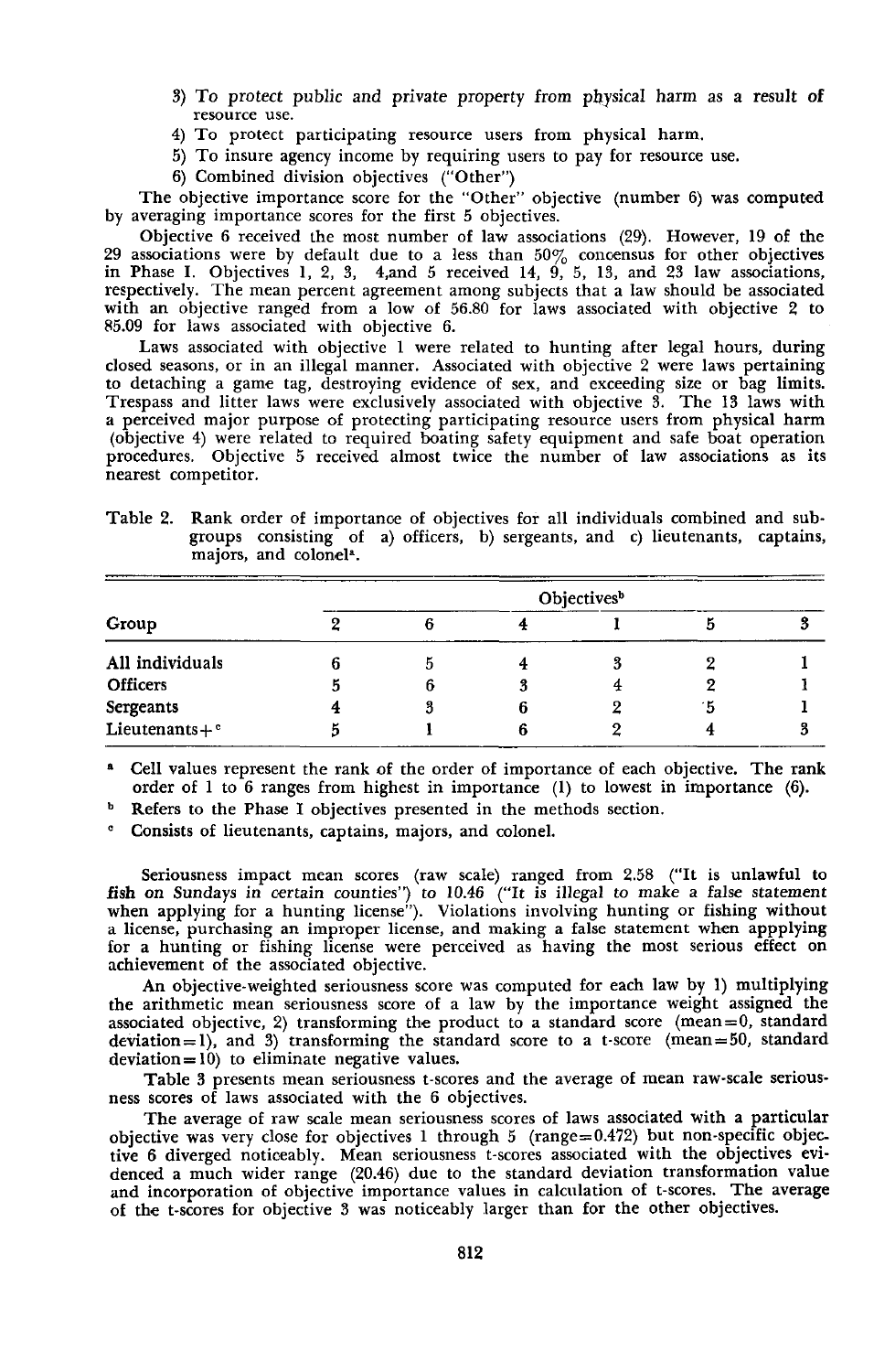| Objective <sup>a</sup> | Mean of t-scores <sup>b</sup> | Average of raw-scale<br>mean seriousness scores <sup>e</sup> |  |  |
|------------------------|-------------------------------|--------------------------------------------------------------|--|--|
| 1                      | 53.92                         | 8.024                                                        |  |  |
| $\overline{2}$         | 44.87                         | 8.373                                                        |  |  |
| 3                      | 65.33                         | 8.402                                                        |  |  |
| 4                      | 52.52                         | 8.470                                                        |  |  |
| 5                      | 52.65                         | 8.496                                                        |  |  |
| 6                      | 46.40                         | 7.018                                                        |  |  |

Table 3. Mean objective-weighted seriousness t-scores and the average of raw-scale mean seriousness scores for laws associated with objectives.

Refers to Phase II objectives presented in the results section.

Calculated by summing the t-scores of laws associated with an objective and dividing by the number of t-scores.

Calculated by summing the raw-scale mean seriousness scores of laws associated with an objective and dividing by the number of mean scores.

## DISCUSSION

#### Scaling of Objectives

We earlier noted that a small positive (0.086) and a negative (-0.314) correlation appeared contrary to the significant  $(P<0.01)$  u which indicated a certain amount of agreement among the judges. A possible explanation for the apparent contradiction is that the officer group is  $\tilde{3}$  times larger than either the sergeant or lieutenant + group and high agreement among the offioers may have strongly contributed to the positive u statistic. In other words, the positive u may be an artifact of the marginals. An important difference to note is that the scaling of objectives indicated objective 6 was *least* important while lieutenants+ indicated it was *most* important. Also, officers and sergeants felt objective 3 was most important while lieutenants + felt it was third in importance.

An implicit primary objective of private industry is maximization of profits. Although industry has sub-objectives concerning efficiency, effectiveness, productivity, and performance, it is probable that employees are knowledgeable of the common goal (profits) to which they are to direct their business-related activities. However, as suggested by the results of objectives scaling by the 3 subgroups of wildlife law enforcement personnel, enforcement divisions without importance-valued, explicit, measurable objectives may have personnel placing different emphasis on achieving elements of a set of objectives or even on different objectives. Officers felt the most important of the 6 presented objectives was to protect public and private property from physical harm as a result of resource use. Officers are almost exclusively field-oriented and spend much of their time patrolling their assigned county. Officers may have chosen this objective as being much more important relative to others presented because they are responsible for responding to landowner complaints of vandalism and trespass by sportsmen. On the other hand, lieutenants+ are primarily 'office-oriented" (not necessarily by choice) and seldom conduct the activities reserved for officers. Being more administratively oriented, higher-ranked personnel tended to select as most important the objective that in the long-run might have the greatest effect on divisioin functioning (i.e., revenue).

One result of this paper is to underscore the differences in perception of importance of enforcement division objectives, to indicate how these differences can be quantified and tested, and to develop a scale along which the importance of objectives can be classified. Objectives can be scaled with input from all program levels. Results should be reported to all levels to improve coordination of efforts and efficiency in allocating scarce agency resources. The danger of not having importance-valued objectives is especially suggested by the rank order of importance of objective 6 (of the Phase I Objectives) by the 3 subgroups. Objective 6 was valued as *least* important of those presented by officers, *most* important by lieutenants+, and *intermediate* (third), in importance by sergeants.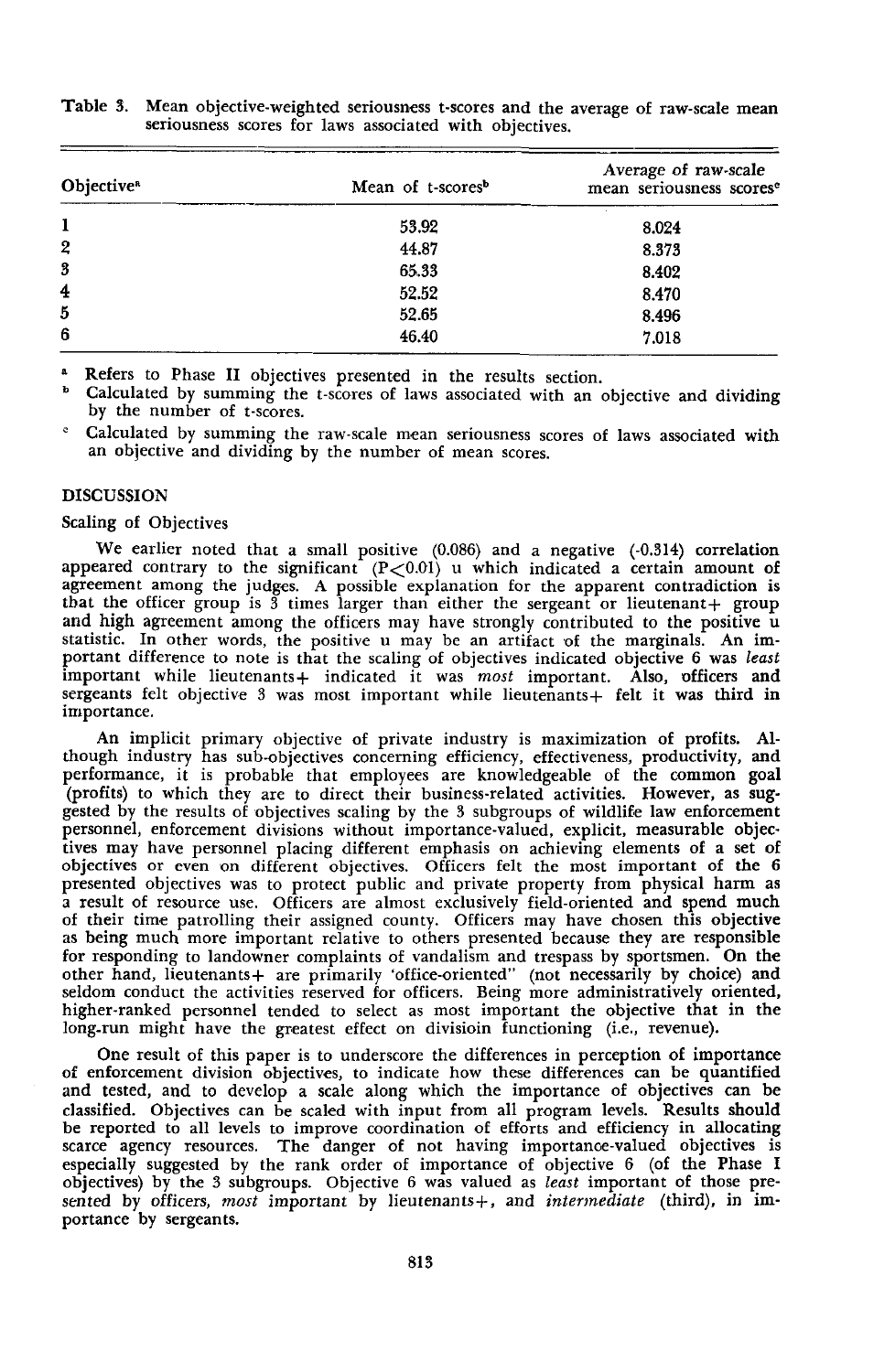We do not suggest that individuals within each hierarchial level of an enforcement division should work at the same rate toward achievement of I or more objectives. However, obtaining an acceptable level of overt agreement among personnel would allow scheduling of activities at all levels to optimize a set of value-weighted objectives. Violation Seriousness

We originally computed an importance value for the objective "To protect non· resource users from physical harm as a result of resource use activity" but discarded the objective prior to Phase 11 because there was no concensus on laws that were associated with the objective. A reason for this lack of concensus was not intuitive since this objective was next to largest in absolute value of the original 6 objectives (not including "Other"). Protecting non-resource users from physical harm as a result of resource use may be a valid first-order enforcement objective but may not require the degree of law enactment necessary to achieve other objectives. Also, laws established to achieve this objective may not have been violated, or if violated, not detected between I July 1973 and 30 June 1976, and thus would not have occurred in the list of laws presented to personnel for objective association. Another possible explanation may be that 1 or more laws presented to raters for evaluation may contribute to achievement of this objective but were not perceived by 50% or more of the raters as having the *primary* purpose of achieving this objective.

We initially considered the idea of developing a seriousness score for a single violation of a wildlife of natural resource law, as opposed to the stimulus "violations in your district." This would have allowed comparison of the perceived seriousness of a single violation of different laws; would have theoretically minimized the potential response bias due to local conditions; and, would have been beneficial in allocating and deploying enforcement manpower at a point in the future when violation frequency estimation methodologies become more sophisticated. It may be possible to acquire subjective perceptions from individuals of the *intrinsic* seriousness of I criminal event (e.g. murder, burglary, rape), such as done by Sellin and Wolfgang (1964,) because many actions processed under criminal law are *mala in se,* or evil of and in themselves. However, violations of wildlife laws are *mala prohibita* ("evil" because they are forbidden) and it is difficult, if not impossible, to think in terms of the moralness-immoralness of a wildlife violation. Also, if we had attempted to acquire perceptions of the seriousness impact of 1 violation of a law on the achievement of a objective, the range of seriousness impact scores would have probably been greatly restricted (e.g. 1-3) because I violation of any wildlife law should have only a negligible effect on objective achievement. There. fore, we adopted the strategy of asking enforcement personnel about their perceptions of the seriousness of current levels of specific violations in their enforcement district. Some individuals may have been very unfamiliar with the violation situation in other districts and to question them about the seriousness of violations of a law throughout the state might have produced misleading results.

There are some indications that providing instructions to personnel to respond to the seriousness of violations of a law in their district resulted in district effects on perceptions of violation seriousness. A 2-way, generalized, fixed-effect model analysis of variance (district x rank) was applied to the seriousness score distribution of each of the 93 laws. There were 6 districts and 4 ranks considered in the ANOVA model (the 2<br>maiors and the colonel were not included because of their small rank-group size). Tests majors and the colonel were not included because of their small rank-group size). on all 93 laws resulted in 3 significant  $(P<0.05)$  interactions, 2 significant  $(P<0.05)$ rank effects, and 16 significant  $(P<0.05)$  district effects.

Future efforts to develop seriousness scores for violations in relation to impact on an objective should consider other scaling procedures in addition to the rating scale used here. Several individuals in Phase 11 checked seriousness category 11 ("VERY SERIOUS") for more than 90 percent of the 93 laws.

Sellin and Wolfgang (1964) experimentally tested 2 procedures for developing seriousness scores for criminal offenses. The 2 procedures tested were an equal-interval 11 point category scale and a magnitude estimation technique (MET). The MET involves the investigator assigning a seriousness score (say 10) randomly to 1 law and requesting subjects to judge the seriousness of the other laws in relation to the reference law. For example, if violation of 1 law was perceived as being twice as serious as violation of the reference law, it would receive a score of 20. Theoretically, a magnitude estimation scale<br>has no established or assigned upper limit and any number greater than 0 can be has no established or assigned upper limit and any number greater than 0 can be used as the lower limit. In contrast, the 11-point category scale has an upper limit of